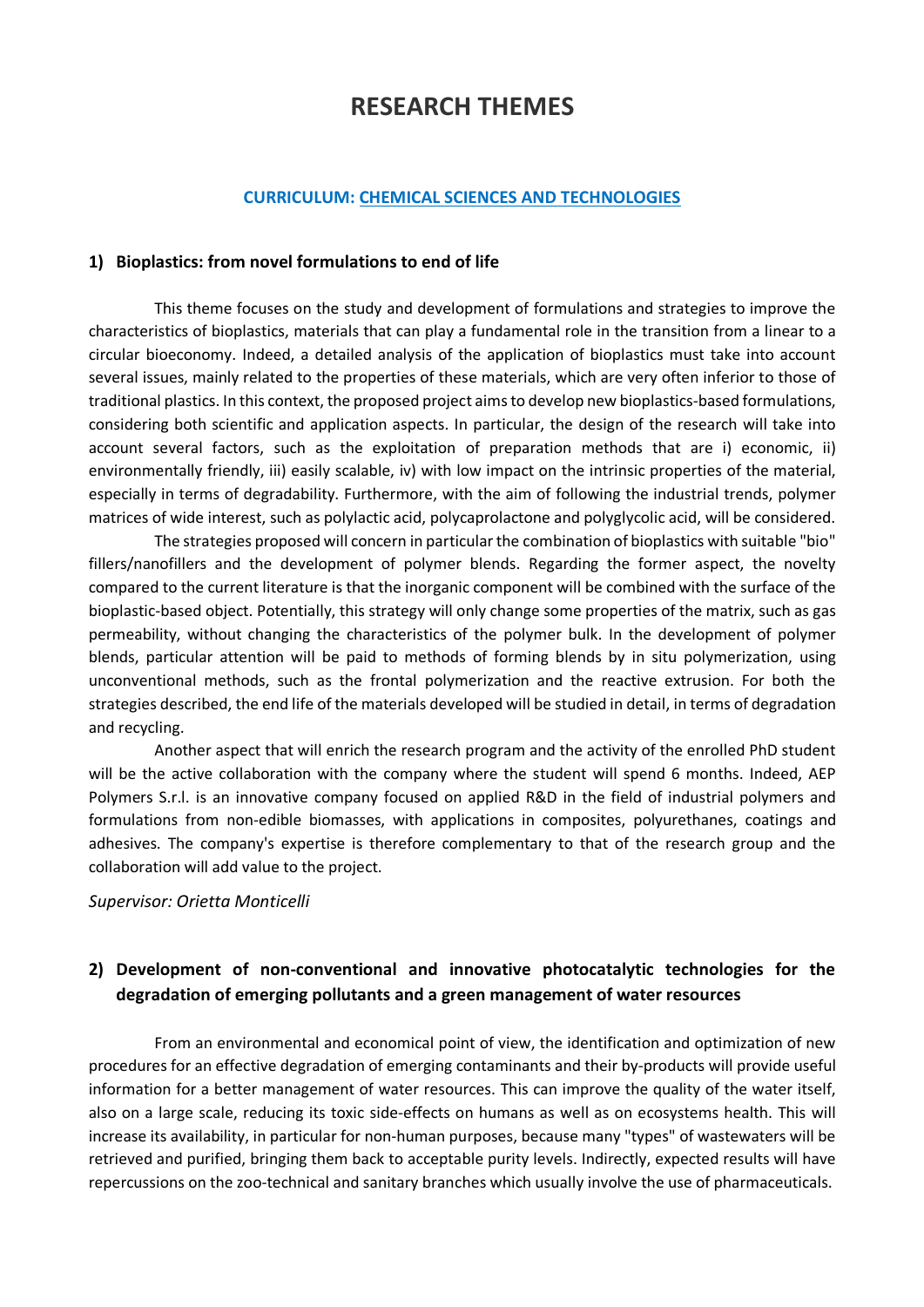The current project will focus on the development of a new technology for the treatment of water polluted by emerging contaminants. Basic research on new photocatalytic devices has been already carried out within the proposing laboratory; the aim of this project is the scale-up of a pilot plant (maximum volume of 10 L) for evaluating and assessing the optimal working parameters. In addition, obtaining a technology for the treatment of specific emerging pollutants (i.e. antibiotics and drugs) will be among the main aims of the project; indeed, the possibility to remove and degrade these kinds of contaminants will offer the opportunity to make cleaner drinking water in increasing quantities available.

Titanium dioxide "TiO2" nanoparticles, supported on persistent luminescence materials "PeLM" (which allow the extension of TiO2 photocatalytic efficiency in turbid waters or in absence of light) and on magnetic materials derived from industrial wastes "MaM" (which allows the easy recovery and reuse of TiO2, thus reducing the costs) represent the employed materials, whose efficiency has already been tested on a lab scale. Another aspect that will enrich the research program and the activity of the enrolled PhD student will be the active collaboration with the multi-utility company IREN S.p.A., where the student will spend a period of 6 months to one year.

#### *Supervisors: Maurizio Ferretti – Federico Locardi*

#### **3) Sustainable Synthesis of APIs (Active Pharmaceutical Ingredients)**

The search for efficient and sustainable organic syntheses is a highly topical subject. Bioindustria L.I.M., Fresonara (AL) is an Italian company, leader at an international level in the synthesis of APIs. Several synthetic processes have been carried out for long times in the production site of Fresonara. However, the scarcity of raw materials and energy sources means that there is an urgent need to find new, greener synthetic routes to such substances. In this project we aim at finding alternative routes to the traditional ones, employing photochemical processes, reactions under continuous flow and metal/organo catalysis.

The new routes will be first designed on a laboratory scale and then implemented on industrial scale. In addition, the existing routes to APIs will be improved by the use of greener solvents and the optimization of the reaction conditions by DOI (Design of Experiments) studies. Parameters such as PMI (Process Mass Intensity) or SPy (Specific Productivity) will be used to evaluate the reduced impact of the new methodologies, with the final aim of reducing the impact of industrial production on climate change and promoting sustainable development. From an educational point of view, the PhD student involved in the project will be formed at the principles of Green Chemistry and environmental sustainability, thus also enhancing the human capital.

#### *Supervisor: Andrea Basso*

#### **CURRICULUM: MATERIALS SCIENCE AND TECHNOLOGY**

#### **4) Eco-batteries based on Alkali metal ions**

Modern alkali metal ion batteries nowadays make use of Li and are moving toward the usage of other metals like Na. The commercial cathodes for high performance (i.e., high energy density) batteries are based on mixed Ni and Co oxides and such elements have known issues as raw materials and as recycling processes. The anodes are usually made out of graphite with a limited storing capacity which is potentially improved by the usage of Si. However, the main issue to solve by using Si is the excessive expansion during the charge due to the intercalation of Li with dramatic consequences on the battery stability during cycles.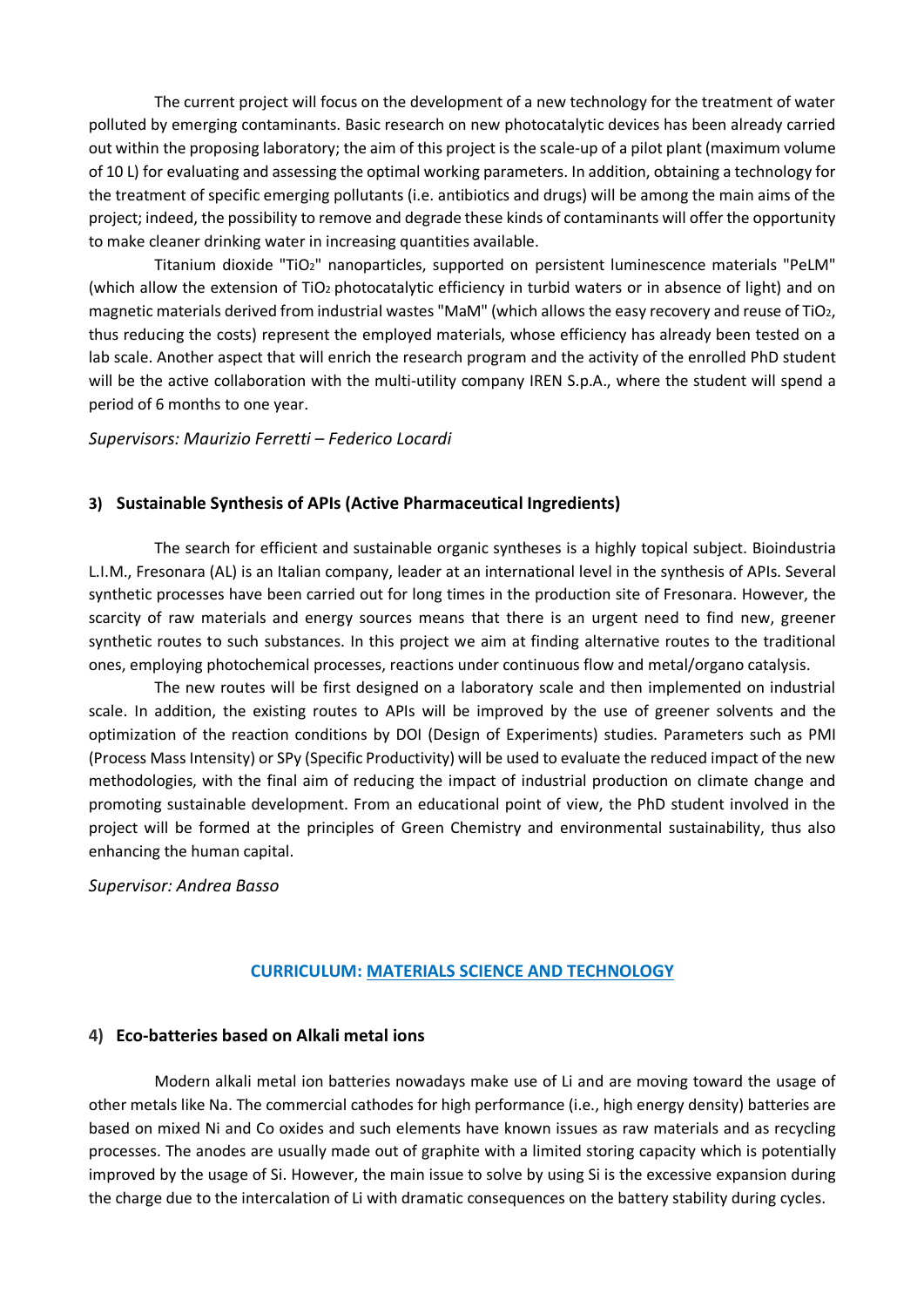The PhD project focuses on the investigation and application of alternative cathodes and anodes able to solve the above-mentioned issues. The halides will be taken into account as cathode materials in agreement with recent researches where they are successfully used with aqueous electrolytes. A solid-state electrolyte might be used to solve the safety issues by using aqueous electrolyte. The anode will be manufactured starting from graphite obtained by the treatment of waste from the processing of agricultural products naturally rich in Si (i.e. corn and rice) to obtain nano-crystalline Si embedded in the carbon matrix. Recent papers have shown the greatest stability of this solution compared with others under investigation. Moreover, natural plants make use of atmospheric  $CO<sub>2</sub>$  to grow the fibers and once transformed into graphite it corresponds to a permanent sequestration of  $CO<sub>2</sub>$  in the form of C. The usage as a base material for anodes enhances the importance of such a contribution for the reduction of  $CO<sub>2</sub>$  concentration into the atmosphere. According to the nature of the electrodes used such batteries can be labeled as ECO friendly contributing to the fight against the greenhouse gases. The enrolled PhD student will spend a period of up to one year in the company Phase Motion Control S.p.A., Genova.

*Supervisors: Paolo Piccardo – Roberto Spotorno*

## **5) HERMES - Colorimetric pHotonic crystal sEnsoRs for Mitigation of volatilE organic compound pollution in industrial environmentS – Curriculum: Materials Science and Technology**

HERMES is a PhD project aiming to create a new professional figure with expertise in Environmental and Green Sciences, Polymer Chemistry and Photonics applied to mitigation of environmental impacts of industrial activities and in soft skills involving scientific writing, communication, and Science popularization to increase awareness of the public opinion on environmental themes.

HERMES specifically pursues one of the 12 Green Chemistry principles, targeting real-time sensors for toxic, carcinogenic and greenhouse Volatile Organic Compounds (VOCs) in industrial and urban realities to prevent pollution and allow prompt mitigation actions. The sensors consist of polymer photonic crystals whose optical response (i.e. color) is modified upon analyte intercalation. The spectral variation, having characteristic dynamics, will provide a specific fingerprint for any analyte and their mixtures and their concentrations. The sensors will be a new paradigm to reduce environmental impact of industries and potentially polluting activities allowing sustainable development and reducing the impact of human activity on the environment.

The project will be run in collaboration with an industrial partner, Plastipoliver s.r.l. (Group ReLife S.P.A.), that is continuously strengthening its role in the challenging green transition. After a basics training, the student will test virgin, recycled, and bio-derived polymers sensitive to VOCs at the industrial sites. Different structures will be then designed and tested in the company premises to assess VOC levels and evaluate proper mitigation/prevention actions. The project will allow sensors with high technology readiness level that will be suitable for testing and for monitoring of VOC in different environments including both industrial and urban ones.

*Supervisors: Davide Comoretto – Paola Lova*

## **6) Magnetorheological electrolytes based on ionic liquids: towards green micro fabrication processes – Curriculum: Materials Science and Technology**

Magnetorheological fluids are composites capable of modulating their apparent viscosity upon modulation of an external magnetic field. The concept of magnetorheological electrolyte (MRE) extends such a property to an electroactive fluid, i.e. a medium that is capable of conducting electricity via ionic mass transport. The novel and unique properties of MREs would prove useful in various technological applications ranging from microfabrication to robotic space exploration. Microfabrication, especially, is currently an energy and material intensive industrial process. Suitably formulated MREs have the potential to greenify